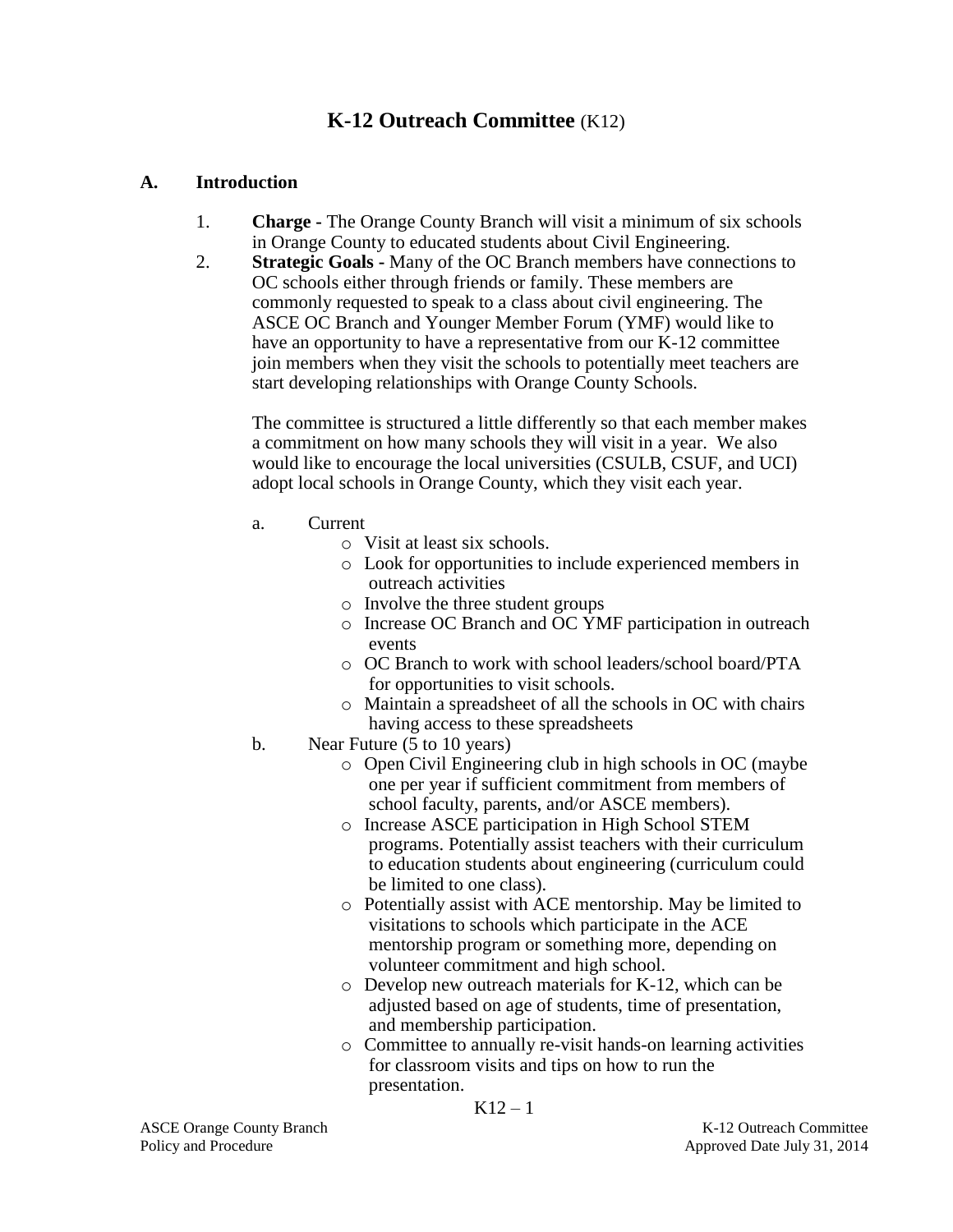- o Provide training sessions/hold workshops for teachers to help educate what engineers are and what they do
- o Create best practices for K-12 presentations and outreach
- o Participate in the Science Fair (i.e. offer to be a judge). Meet with organizers of the Orange County Science Fair to see if there are opportunities for further ASCE participation beyond providing judges.
- o Develop an Engineering Day at the mall. Work with San Diego Section to develop lessons learned and adjust to meet the potential needs in Orange County.
- c. Ultimate (20 to 30 years)
	- o Have multiple Civil Engineering clubs at high schools in OC who are interested that are sustainable with minimal oversight for OC Branch and OC YMF boards.
	- o Strategically look at how we can introduce most students in Orange County to Civil Engineering at some point between K-12. It may be better to visit some students at earlier ages (large high school graduation potential) in some areas and later ages in others (low high school graduation potential).
	- o K-12 committee main focus to be coordinating all the members participating in K-12 visitations and providing materials.
- **3. Society Branch Award Category -** Professional Activities/Scholarships/Awards-Recognition Programs, Diversity & Inclusion, and Public Outreach/Education Activities

## **B. Membership**

## **1. Committee Makeup**

- One co-chair from OC Branch minimum
- One co-chair from OC YMF minimum
- Committee members will consist of individuals able to assist with coordinating presentations at Orange County schools and members who can present to the schools. Each member making a commitment to how many schools they can visit each year.
- The OC Branch president will be a member of this committee and become the OC Branch co-chair if the position is vacant.
- a. High School Subcommittees
	- o YMF: Popsicle Stick Bridge Coordinator (PSBC) one member of the committee who is not a co-chair will assist YMF with the PSBC and keep the committee informed of needs and works with YMF and OC Branch to advertise the needs to members. This chair will lead their own ad-hoc subcommittee during the years that OC YMF hosts the PSBC.
	- o Branch: Civil Engineer Club works with teacher and sponsoring university to have regular events that generally follow the guideline curriculum developed by Society.
	- o ACE Mentor work with a ACE mentoring program at an